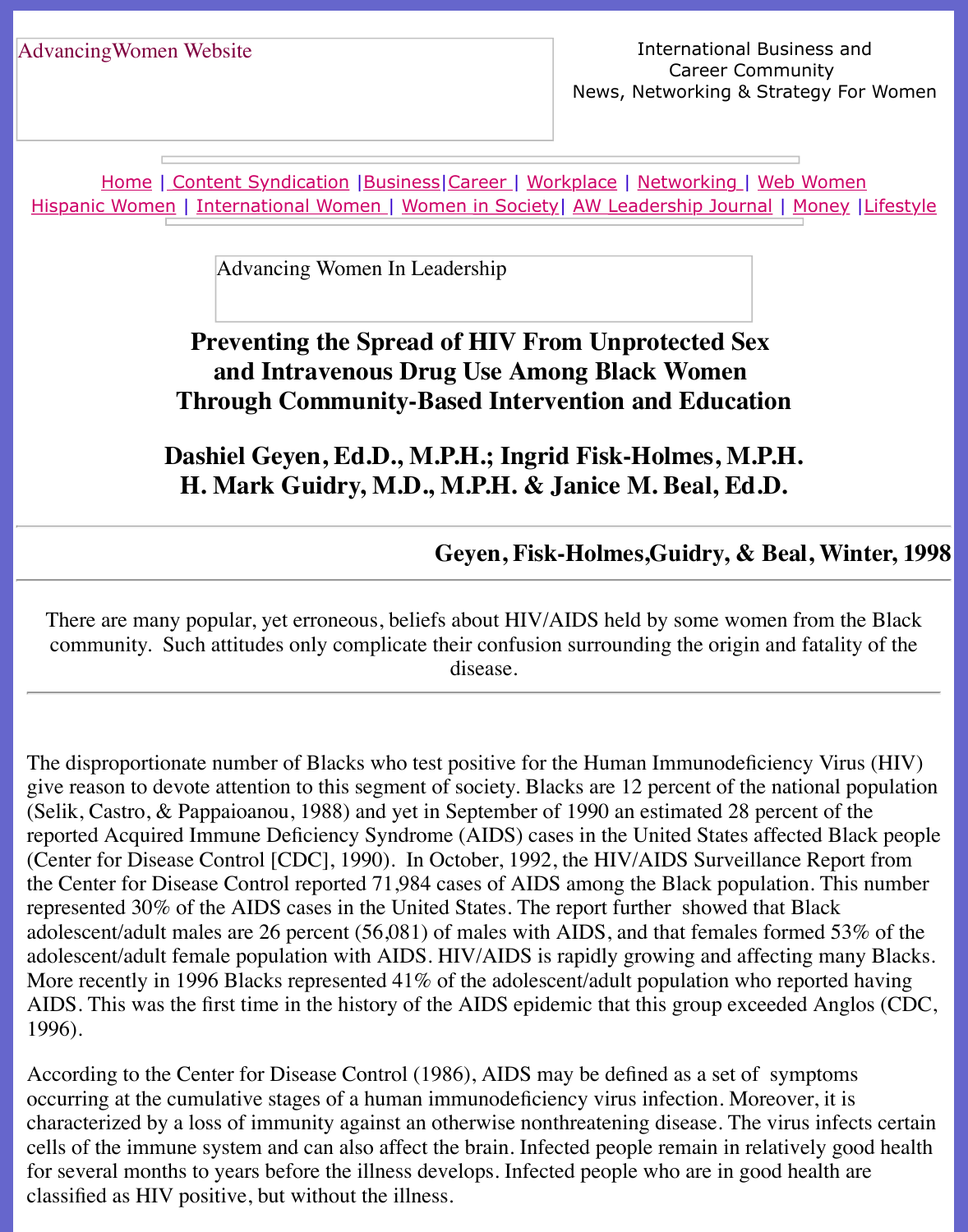Once the symptoms develop, the severity of illness varies from mild infections to life threatening infections called Acquired Immune Deficiency Syndrome. Most infected people eventuality deteorate from a state of good health to severe disease.

HIV is spread by sexual contact, needle sharing, blood, blood products, or organ donation. The virus can also be transmitted from an infected mother to an infant during pregnancy, at birth, or shortly after birth (possibly through breast milk). There have also been a few reported cases of transmission by an infected (HIV positive) health care professional to the patient. While the research toward the biomedical effects of this disease is vital, it is equally important to address the psychosocial related behaviors that perpetuate the transmission of HIV/AIDS throughout this population. According to the National Institutes of Health (1997), the pharmacologic treatment of HIV positive individuals may increase the longevity, but is unknown how successfully treated individuals will alter their recreational drug use or sexual behavior.

### **The Prevalence of HIV/AIDS Among Black Women**

More women are testing positive for HIV. According to Mays and Cochran (1988) the incidence of HIV infection among women is growing at a proportionately faster rate than any other specific minority group. AIDS is now the eighth leading cause of death among women 15 to 44 years of age (Jenkins, Lamar, & Thompson-Crumble, 1993). Even women who are incarcerated have most reported HIV/AIDS cases. AIDS has become a leading cause of death among female inmates (Brewer & Derrickson, 1992).

The U.S. Department of Health and Human Services (1992) reported that the rate of HIV infection among women in ten selected U.S. jails, federal and state prisons increased from 3.2% to 14.7% in 1991. They compared these numbers with male cohorts that reported an increase from 2.3% to 7.8% at the same locations during the same year.

As the number of AIDS cases among women continues to rise, the disease bares no preference. It cuts across all ethnic, cultural, and socioeconomic groups. One group that draws much concern is adolescent and adult Black females. More specifically, the groups that may be greatly affected are the lower income Black and Latino women who are exposed to HIV through sexual contact and drug use (Pettit, 1997). However, the number of AIDS cases continues to grow most rapidly among Black women. Black women diagnosed with HIV/AIDS are disproportionately over represented among females with AIDS cases ( Wingood, Hunter-Gambles, & Di Clemente, 1993). Deaths resulting from AIDS among Black women in 1987 totaled 739 and had increased to 995 in 1988 (Jenkins, Lamar, & Thompson-Crumble, 1993). During 1994 there were a reported 4,166 deaths caused by AIDS, the following year the number had increased to 4,313 deaths among adult Black females. Bakeman (1987) suggested that cumulative incidence of AIDS among Black women is 12 times higher than that of White women.

### **Methods of HIV/AIDS Exposure**

Among women heterosexual contact and injecting drug use account for 40 % and 34% of cases reported in 1996 (CDC, 1996). However, most of the Black women who are exposed to an HIV infection contract it via unprotected heterosexual activity, illegal drug use behavior, or a combination of both. The exposure categories for AIDS may vary by gender for Blacks. Nevertheless researchers who study Black adult females showed that the virus is primarily contracted through needle sharing for drugs and heterosexual contact (Belgrave & Randolph, 1993). Higher rates of infection among Black women are the result of higher rates of intravenous drug abuse and higher rates of infection among their drug using sexual partners (Jenkins, Lamar, & Thompson-Crumble, 1993).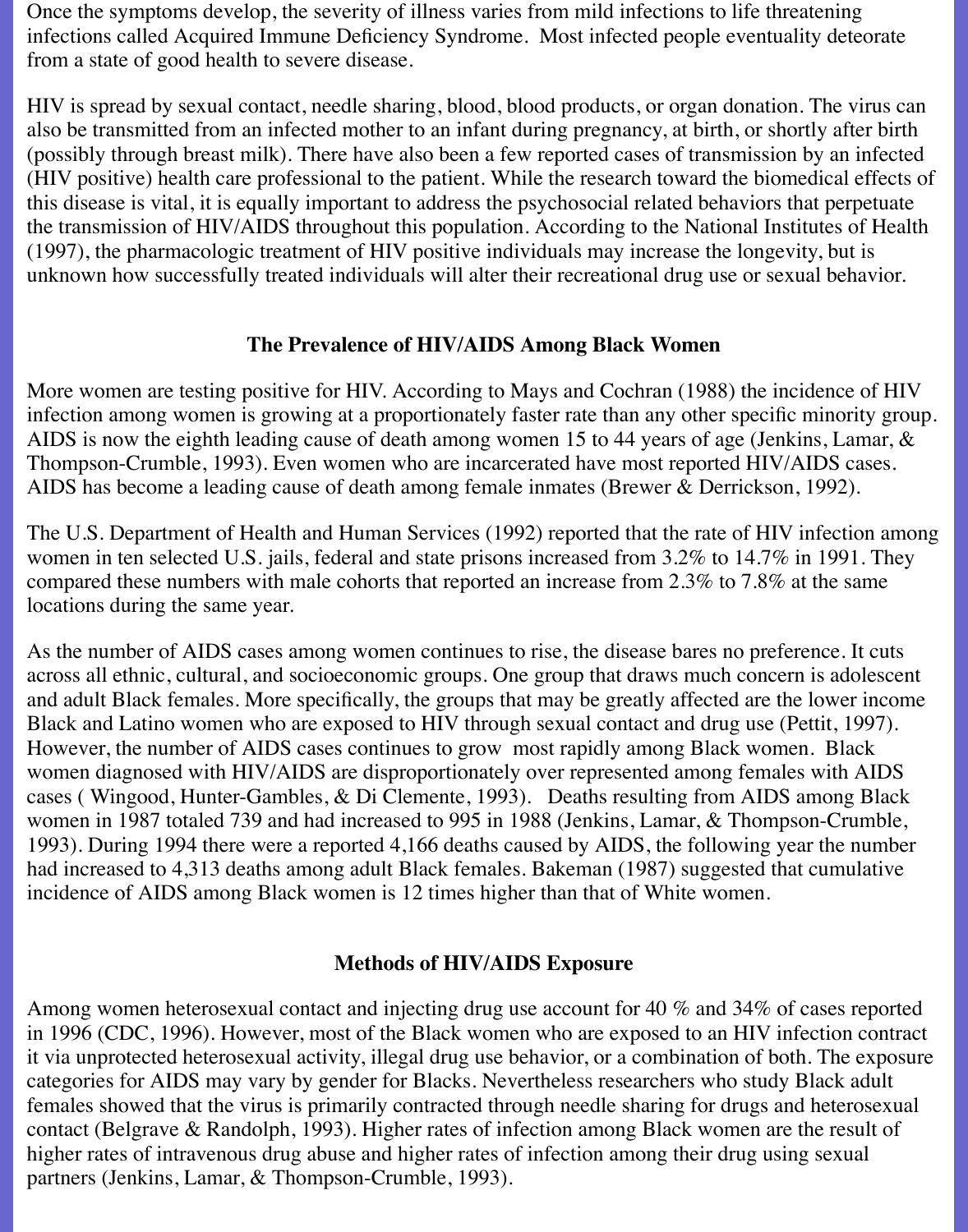The relative risk of intravenous drug abuse related AIDS has been consistently higher among Black women than with White women since 1982 (Selik, Castro, & Pappaionmoare, 1988). Therefore, researchers hypothesize that the greater proportion of Black women who abuse intravenous drugs in the Black community accounts for many differences in the distribution of AIDS cases by ethnicity.

Despite HIV/AIDS messages directed toward injectable drug users (IDUs), needle sharing continues to occur. Poor IDUs who are unable to obtain needles and syringes may use ìshooting galleriesî where needle sharing is common (Jue & Kain, 1989). Shooting galleries are usually abandoned and condemned buildings or houses where people can hide and inject drugs into their veins. According to Friedman (1990) and Inciardi (1992) a shooting gallery may be the most significant factor in the drug related transmission of HIV, because an HIV infected person may pass the infection onto other patrons of the shooting gallery.

Some women engage in unprotected heterosexual behavior in exchange for illegal drugs. Others participate in unlawful sexual activity to get money to purchase illegal drugs, and there are women who believe that ìgetting highî before having sex make the activity a more pleasurable experience. These actions contribute to greater exposure to HIV/AIDS among Black women. It is estimated that Black women represent about one third of female AIDS cases in the United States whose primary HIV risk was sex with a bisexual male (CDC, 1993).

Moreover the research shows that higher HIV infection rates among female inmates may be attributed to the prevalence of substance abuse, exchanging sex for money or drugs, and the greater efficiency of male to female HIV transmission (CDC1989; Graham & Wish, 1994; Van Hoeven, Stoneburner, & Rooney, 1991; Weisfuse, Greenburg, Back, Makki, Thomos, Rooney, & Rautenberg, 1991).

### **Socio-Cultural Dimensions and Self Efficacy**

The cultural norms within many Black communities hold significance for addressing HIV/AIDS among Black women. Important social and biological contexts and co-factors can increase or decrease the likelihood of risk behaviors. Moreover many behavioral risk factors are quite well known but the contextual risk factors are only beginning to be understood (National Institutes of Health [NIH], 1997). AIDS education and prevention efforts have previously lagged in the development and implementation of gender and cultural specific programs that can help Black women in incorporating general AIDS knowledge into safer sex behaviors (Dalton, 1989; Mays & Cochran, 1988; Peterson & Marin, 1988). An understanding of the African American culture is important for educating Black women who exhibit risky behaviors.

A major concern for many Black women is how to deal with role strain produced by ìcultural conflict.î Cultural conflict occurs when some peeople stick to the status of their own culture and fail to assimilate to the norms of the dominate culture. For Black women this may mean they are often expected to adhere to certain behaviors that have been put into place in Anglo-male western civilization. Cultural conflict causes a great deal of stress for these women (Aponte, Rivers, & Whohl 1995). Cultural conflict may lead to sex role conflict such as identity crisis, feelings of isolation, alienation, or depression.

Cultural attitudes influence the Black communityís experiences with AIDS and seeking health care for HIV/AIDS (Broman, 1987). Many Black people within lower socioeconomic strata are confronted with high unemployment, poverty, and disproportionately high incidences of morbidity and mortality. There are other Blacks who view AIDS as relatively unimportant when compared to other more immediate problems such as paying rent and feeding their families (Icard, Schilling, El Bassel, & Young, 1992) According to research, Black women may have to confront pressing social problems such as poverty,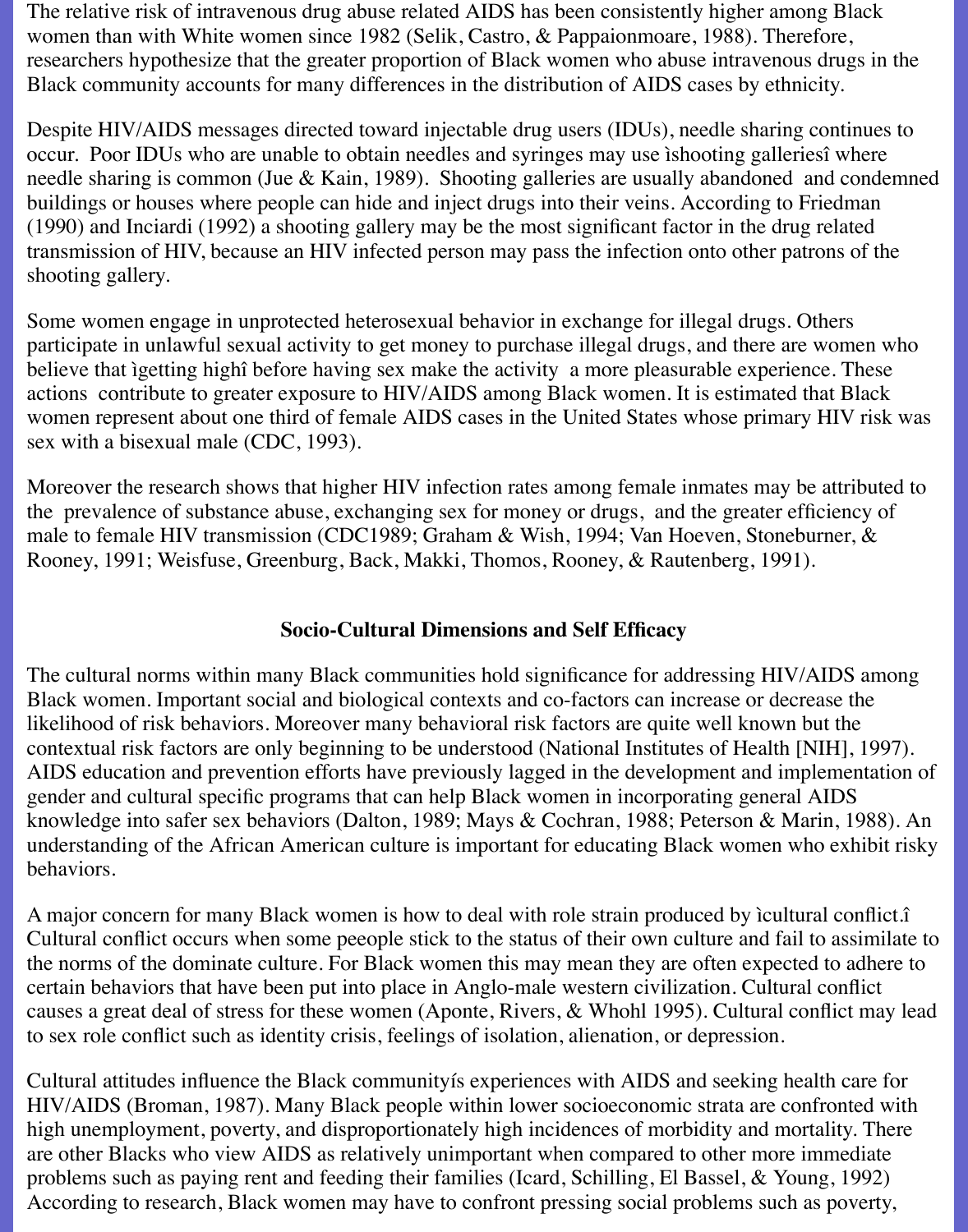racism, unemployment, inadequate education and crime that make AIDS are far less urgent (Freudenberg, Lee, & Germain, 1994).

There are many popular yet erroneous beliefs about HIV/AIDS held by some women from the Black community. Such attitudes only complicate their confusion surrounding the origin and fatality of the disease. For example there is a myth that HIV/AIDS is the disease of White middle class homosexual males. This notion may stem from reports presented by the Center for Disease Control (1996) which reported that in 1981 five-healthy White males with a history of having sex with men were diagnosed with pneumocystis pneumonia. Their condition was later called Acquired Immune Deficiency Syndrome (AIDS), and also became associated with being White, middle to upper middle class, homosexual, and male.

There are also certain traditional beliefs perpetuated within much of the Black community. However, these beliefs are sometimes misunderstood by members of the community. That is, they may engage in risky behaviors based upon mores. For example, one traditional philosophical concept emphasizes an extended kinship among people of similar culture and ethnicity. This concept may involve certain communal group practices. Given the notion that as a group they are all ìsisters and brothersî (extended kinship), then sharing needle within the ìfamilyî is probably safe.

Moreover, Mays and Cochran (1988) noted that sharing ìworksî sometimes denotes bonding among ìbuddiesî who use drugs. Those IDUs who are most in need of social validation may be more likely to engage in this form of behavior. The practice of needle and syringe sharing should never occur.

Black women IDUs may face stressors stemming from racial discrimination, poverty, and deprivation. Ascribing to a ìsubcultureî status, many Black women IDUs may perceive that there is limited access to the same resources made available to White women. They may experience feelings of alienation and reach out for any opportunity to use an available needle and syringe. Research has suggested that Black and Hispanic IDUs are more likely to share syringes than White IDUs (Des Jareais, Friedman, & Hopkins, 1985)

Many Black women maintain a poor self concept and often perceive themselves in a less than favorable manner. They may develop a sense of helplessness and inclinations toward victimization from a system that fosters dependence. As such, these women exhibit greater risk behaviors that would expose them to people who are HIV positive. They may subconsciously place small value on the integrity of life by putting themselves in hazardous situations. The women often feel trapped by an environment that only offers to them oppression. This experience usually results in manifestations of internal emotional dissatisfaction.

Black women often lack an internal locus of control. They believe that they are unable to take the responsibility for the direction of their lives. According to Sue and Sue (1990) an internal locus of control refers to a personís belief that lifeís affirming reinforcements are contingent upon their own actions, and that a person can shape her own fate. Many Black women from this group may not possess self confidence in their own ability to decide. They often become the victims of circumstance and fail at any attempt at controlling their own destiny. In essence, these women do not feel good about whom they are, their means of maintaining survival, and the environment in which they exist.

#### **Intervention, Prevention, and Educational Programs**

There is a consensus in much of the literature that many Black women who test positive for HIV contracted the virus through unprotected heterosexual contact and illegal drug use behavior. Local and community outreach programs have been established throughout the country to address the treatment and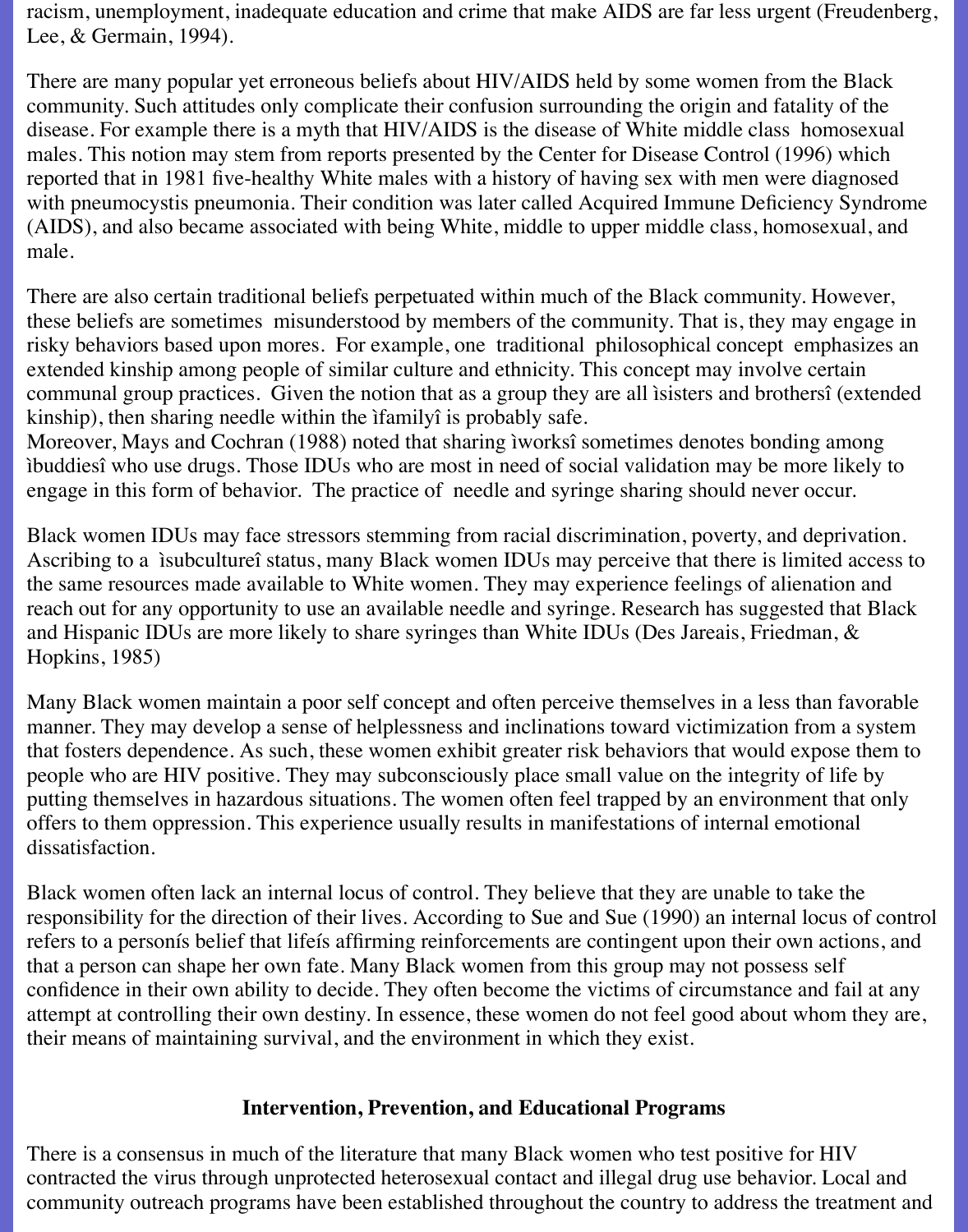prevention of HIV/AIDS. According to the National Institutes of Health (1997), community workers have developed many innovative and promising programs. There is a great need for the programs to work with researchers to further HIV/AIDS risk behavior intervention through scientific analysis.

Researchers suggest that many programs that are currently in existence fail to meet the needs of Black women. This is primarily among those women who are educationally disenfranchised from the lower socioeconomic strata. The weaknesses in the programs may be attributed to format and design. Quimby (1993) suggested that appropriateness of content, methods, and personnel have been questioned. He noted that the major funded efforts are generally top down actions organized by professional elites and aimed at their constituencies rather than neighborhoods. These programs are useful for some, but they are inappropriate and lack authenticity for certain ethnic and gender groups.

There are, however, those intervention and prevention programs that show gender, cultural, and socioeconomic sensitivity that are helping many women of color. Community-based organizations contribute a great deal of effort to control the HIV/AIDS epidemic. There are programs with components that provide an ongoing and intimate relationship which constituents an understanding of relevant cultural values, beliefs, familiarity with relevant channels of communication, and commitment to safeguard the well being of their neighborhoods (Singer; 1991; Freudenberg & Trinidad, 1992)

Other projects that have met with a large degree of success are those that include training on self management and interpersonal management skills. Kelly and colleagues (1989) discovered that training in self management skills that consist of personal awareness, problem solving, and coping skills tended to enhance the perception of risk and to increase motivation toward risk reduction behavior. In addition, teaching individuals to identify high risk circumstances and to recognize prospective situations that are likely to lead to unsafe sex and illegal drug use is vital. Moreover, some programs stress the significance of working through high-problem areas by developing and maintaining alternative coping behaviors. Enhancing interpersonal skills helps to reduce a partnerís opposing reactions, and to maintain a mutual relationship that is supportive of safe sex.

Research has demonstrated the importance of having social support and social networks in community based and culturally-oriented prevention programs. Belonging to and keeping social connections may become an integral aspect of living with HIV. Many ethnic minority groups extol the family as a primary social unit and a necessary means for support (Aponte, River, & Wohl, 1995). However, Rhoads (1983) suggested that those women who use drugs tend to lack the support systems that have been traditionally made available to men. Many women who are substance abusers lack social support from family and friends who do not abuse drugs.

In recent years, the Association of Black Psychologists addressed the issue of culturally appropriate education to help in preventing the spread of HIV/AIDS within the Black community. The Association of Black Psychologists, in consultation with Progressive Life Center, designed and carried out an Afrocentric model to train psychologists to deliver culturally competent AIDS education, prevention programs, and psychological services in the Black communities nationwide. The Center for Disease Control funded this project for six programs years beginning in 1988 and ending in 1993 (Foster, Phillips, Belgrave, Randolf, & Braithwaite,1993). According to the organizations, their effort to reduce the spread of HIV among the Black community has been successful.

### **Addressing High Risk Behaviors**

The Public Health Department of Beaumont, Texas, reported in 1995 and 1996 an increase in the number of Black women who tested positive for HIV. It was believed that the increase was attributed to high-risk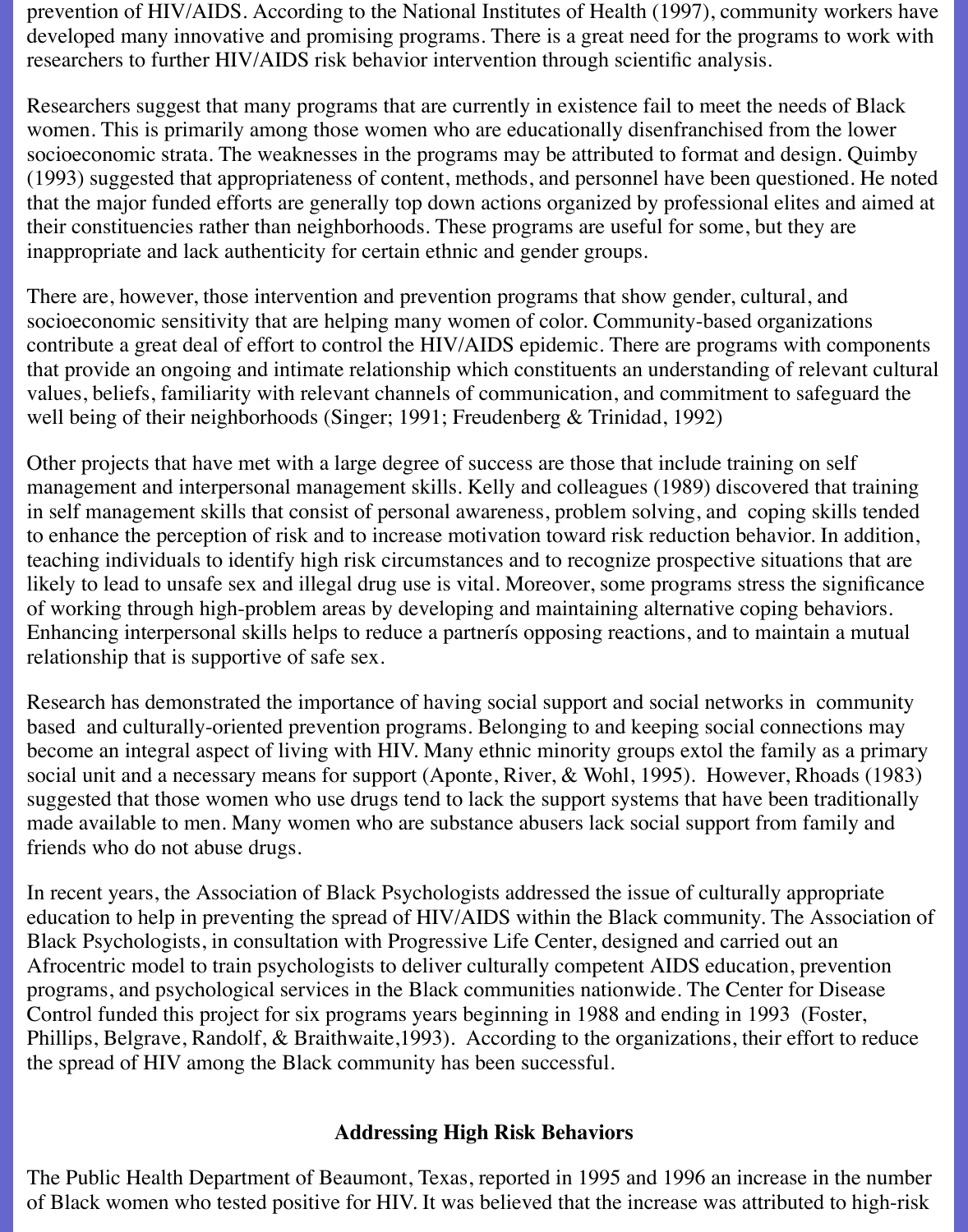behaviors that contribute to the spread of HIV. Unprotected heterosexual contact and illegal drug use behavior may be the salient concern regarding this population. According to the city Public Health Departmentís demographic data report, in 1995, 26 cases were reported as HIV positive; of the 26 cases, 27% were females and 73% were males. Within ethnic parameters, 8% were Hispanic, 27% were Anglo, and 65% were Black (Beaumont Public Health Department [BPHD], 1995).

The following year the Public Health Department reported 32 positive cases of HIV. Among this group, 47% were males and 53% were females. Nine percent of this group were Hispanics, 31% were Anglos, and 59% were Black (BPHD, 1996). The Public Health Department has identified this epidemic as an extremely critical concern. The number of positive HIV cases in Beaumont is increasing within the Black community especially among its female population. Therefore, it becomes imperative to address the concerns and implement prevention measures for those Black women at risk.

### **Womenís Empowerment Program**

The Beaumont Public Health Department has an extensive, innovative, and culturally sensitive Womenís Empowerment Program for the large population of HIV at-risk, ethnic minority women that live within the metropolis. More specifically, the targeted population is women who receive drugs or money for sex, is the sex partner of men who are intravenous drug users, ones that may be actively abusing drugs, and those that presented a history of illegal drug use.

Blacks represent more than 80 % of the clients that regularly visit the two clinics. The clinics serve a metropolitan area of a twenty-five-mile radius. The at risk women are also identified through other local, county and state-supported organizations with which the public health department has collaborative agreements for HIV prevention education programs.

Once the women have been identified for being at risk, they are interviewed and recruited to the Beaumont Public Health Departmentís Womenís Empowerment Program (WEP). The women participate in and complete the HIV prevention education program as a component of WEP. The program has joined HIV prevention with education on building self esteem and developing responsible decision making skills related to sexuality and drug abuse. The curriculum is presented by a full-time WEP coordinator who trains WEP peer educators to provide on-going information and support to other women (and men) of color who are at-risk for contracting HIV. The peer educator who is also part of the at risk group serves as an essential component to assure cultural and lifestyle sensitivities.

The Public Health Department acknowledges that WEP peer educators need support and encouragement for circulating information to friends in their community and maintaining their own low risk behaviors. Therefore, support groups are provided for WEP peer educators to advocate maintenance of low risk behaviors for HIV transmission.

### **Method**

### **Subjects**

The subjects for this investigation consisted of 28 adult females (peer educators). They were referred to the day long program by the public health departmentís outpatientsí clinic and from local organizations that have collaborative agreements with the cityís public health department for HIV prevention education.

The subjectsí ages ranged from 20 to 47 years of age. They were 71% Black, 21% White, 4% Hispanic, and 4% Native Americans. The sample consisted of 68% who earned less than \$ 10,000 a year. Fourteen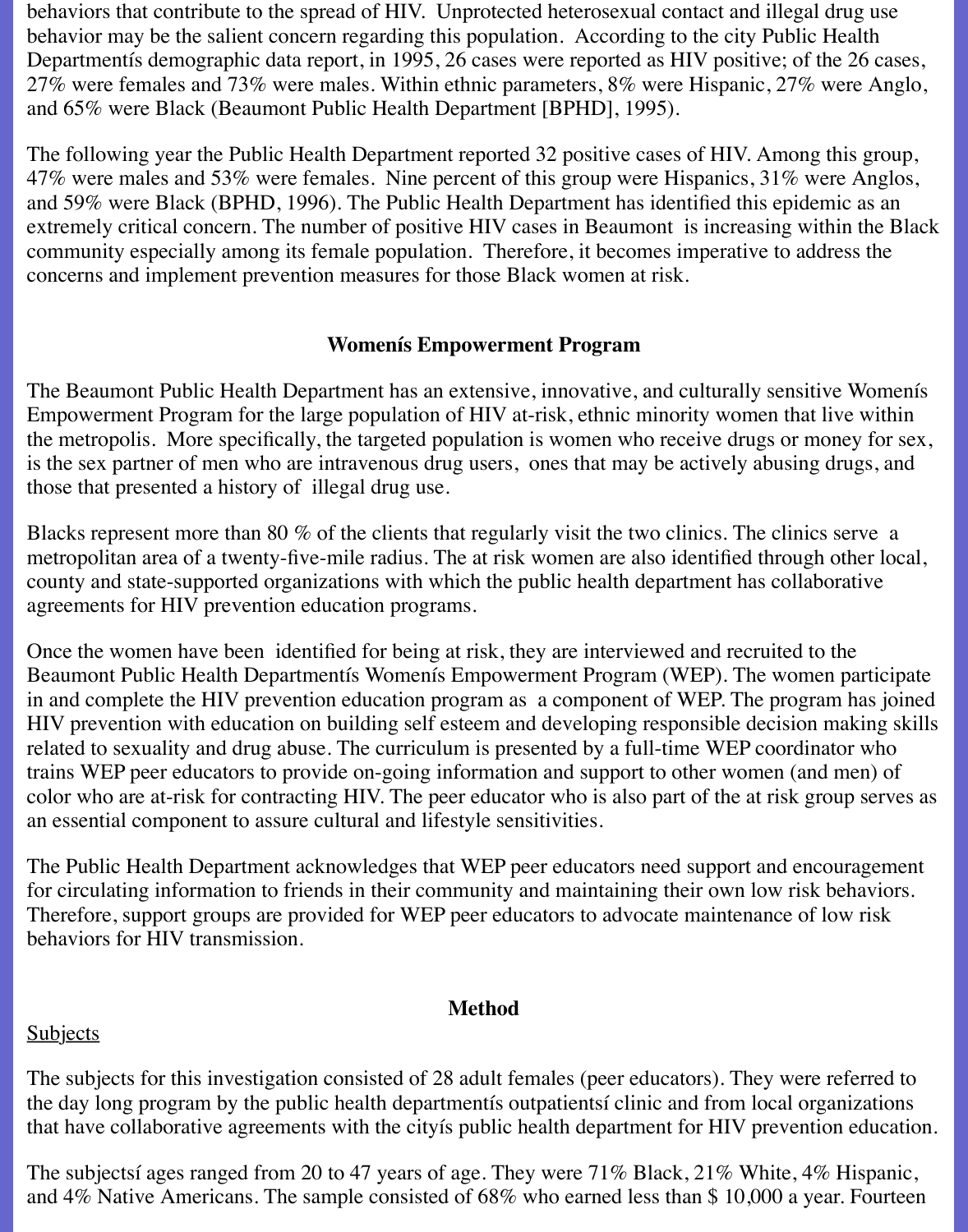percent of the subjects earned between \$10,000 and \$15,000 annually. Among the sample, 4% had yearly incomes ranging from \$15,001 to \$20,000, and another 4% earned between \$20,001 and \$25,000 dollars. Seven percent of the sample group had an annual income of more than \$25,000 a year.

The marital status consisted of 50% single women and 14% divorced. Fourteen percent of the subjects said they were married, and 18% reported married but not living with their husbands. Four percent of the sample indicated a mutual cohabitation arrangement. Fifty-four percent of the sample were mothers of two or fewer children. Within the same sample 25% had four or fewer children. Eleven percent reported having six or fewer children, and 11% of the subjects had no children.

Within the realm of education, 39% of the subjects said they had completed high school. Thirty-two percent indicated a limited college education. Fourteen percent of the sample had gone beyond the ninth grade, and only 4% indicated having graduated from a four-year college. Among the sample, 96% reported having never tested positive for the HIV infection. Four percent indicated a positive HIV infection test result.

### **Instrument**

The HIV/AIDS Attitude and Awareness Inventory for Unprotected Sex and Drug Use - Form F (Geyen, 1997) was used in this investigation. The instrument is newly developed and continues to undergo field testing and evaluation. Its objective is to assess the womenís attitude toward and awareness of risky behaviors that may lead to contracting the HIV infection. Furthermore, the instrument is designed with three components: (a) question demographic data, (b) unprotected heterosexual activity, and (c) illegal drug use behavior.

The instrument suggests that higher response scores represent a greater awareness of risky behaviors leading to HIV/AIDS. Conversely, lower response scores suggest a lesser awareness of risky behaviors leading to HIV/AIDS. In the initial test analysis of internal consistency on the twenty-eight subjects of this investigation, the instrument yielded a reliability coefficient of .83.

The sections of the instrument that assessed unprotected heterosexual activity and illegal drug use behavior were constructed to be gender appropriate and culturally sensitive. The instrument is geared toward the population from which the subjects originated. It should be emphasized that the content of the instrument is not intended in any way to pass judgment, categorize, or negatively stereotype and depict the participants in this investigation.

### Data Collection and Procedure

Twenty-eight women, majority Black, took part in the investigation. Subjects were given a written informed consent form to read and endorse before their actual participation in the study. The women were then administered the HIV/AIDS Attitude and Awareness Inventory for Unprotected Sex and Drug Use. This segment of the investigation took place in the morning before the women took part in the program. The program was divided into two sessions, the first focused on education and prevention of HIV/AIDS, and the second session involved developing self-efficacy.

Representatives from both the cityís Public Health Department and the university facilitated the program sessions. The facilitators were majority Black women. Although there was an array of important information delivered by the facilitators, the format of each session centered on the subjects. This style allowed for a relaxed, comfortable, and homogeneous environment suitable to address the participantís personal issues related to HIV. The language, behavior, mode of dress, and context of information presented and discussed was informal. This arrangement was perceived as appropriate and productive for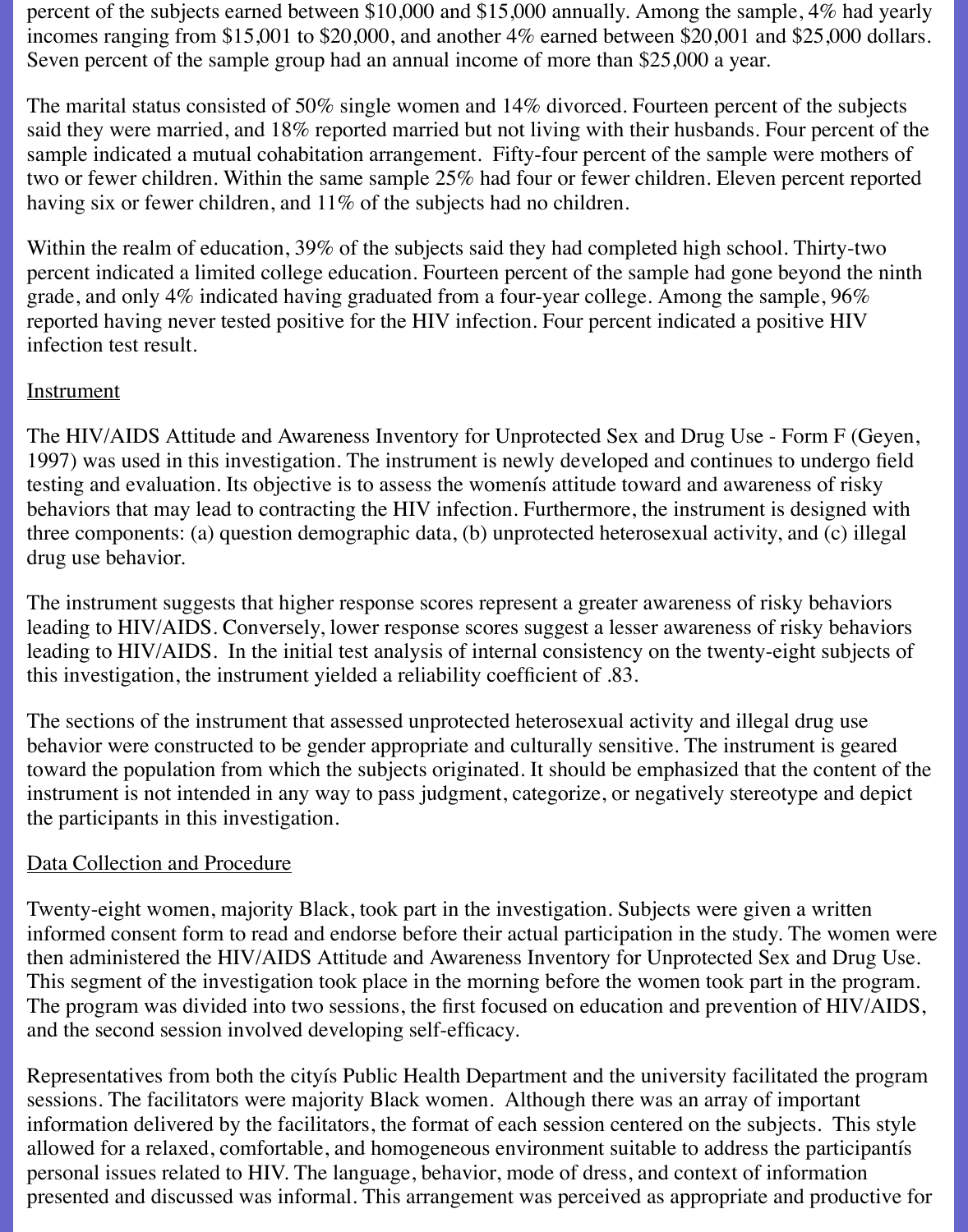the subjects.

Upon completion of both sessions in the afternoon, the same subjects were administered the HIV/ AIDS Attitude and Awareness Inventory for Unprotected Sex and Drug Use. Data were collected and recorded from both sittings.

## Analysis and Results

The mean score for the first administration of the HIV/AIDS Attitude and Awareness Inventory for Unprotected Sex and Drug Use was 128.0. The mean score for the second was 135.3. The womenís scores ranged from 95 to 154 on the HIV/AIDS instrument before the workshop sessions. Following the workshop sessions, the subjectís scores on the HIV/AIDS Attitude and Awareness Inventory for Unprotected Sex and Drug Use ranged from 111 to 155. The mean scores for both administrations of the HIV/AIDS Attitude and Awareness Inventory for Unprotected Sex and Drug use was compared using the two-tailed t-test for paired samples. There was no statistically significant difference found in scores at the .05 probability level.  $(t= 4.89, df 27, P > .05)$ .

The statistics suggested no significant difference in the mean scores. More specifically, a seven-point increase from the mean score of the first sitting compared to the mean score of the second sitting. This increment of change in scores may suggest that, on the average, participants enhanced their awareness of HIV/AIDS; therefore, the increment of change in scores is clinically significant. Preventing the contact of HIV to even one person could extend or even save a life.

### Discussion and Observations

This was a pilot study to address HIV prevention among Black women. Research investigations such as this one may take certain ìscientific research liberties.î The nature of some variables like the sample size, a newly developed instrument, and the subjectsí understanding of research are similar to confounding variables that are found in much of this type of research. Future research within this area should attempt to constitute greater control. However close and systematic observation of subjects during the session showed they actively engaged in the sessionís activities.

Many subjects in this study voiced their enlightenment on information regarding behaviors that spread HIV/AIDS. Subjects expressed interest in future sessions. Several subjects indicated their wanting to share the knowledge learned from the sessions with friends, relatives, boyfriends, and husbands. Subjects acknowledged their own counterproductive behaviors and vowed to change their life styles.

The applications of culturally appropriate strategies demand ethnographic or naturalistic research to understand values, attitudes, behaviors, and factors, such as socioeconomic status in different communities. Cultural factors may affect the ability of individuals to change behavior. Researchers from different ethnic or cultural backgrounds may help to address this issue. Language and other cultural barriers to the delivery of interventions must be addressed with special consideration for individuals whose physical or other impairments limit access to most prevention and intervention programs.

### References

Aponte, J.F., Rivers, R.Y., & Whol, J. (1995) Psychological Interventions and Cultural Diversity. Boston, MA, Allyn and Bacon.

Bakeman, B., McCray, R., Lumb, E., Jackson, R.E., & Whitney, P.N. (1987) The Incidence of AIDS Among Blacks and Hispanics. Journal of the National Medical Association, 79, 921-928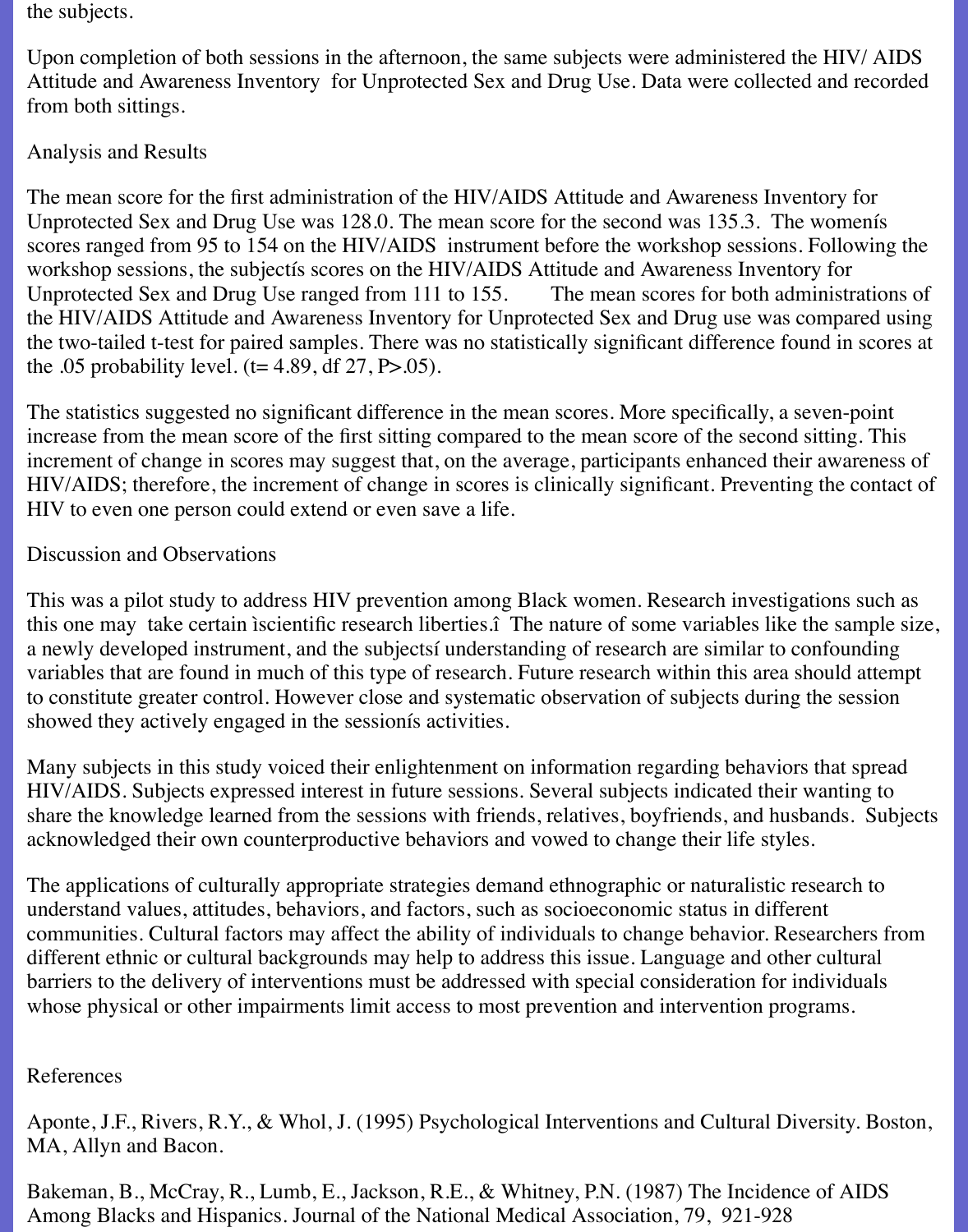Beaumont Public Health Department (1995) HIV Statistics: Race, Ethnicity, & Risk 1995-1996 Demographic Data. Beaumont City Health Department, Beaumont, TX 77705

Belgrave, F.Z., & Randolf, S.M. (1993) Introduction: Psychosocial Aspects of AIDS Prevention Among Blacks. Journal of Black Psychology, Vol 19, No. 2, 103- 107.

Brewer, F. F., and Derrickson, J. (1992) AIDS in Prison: A Review of Epidemiology and Prevention Policy. AIDS, 6, 623-628

Broman, C. (1987) Race Differences in Professional Help Seeking. American Journal of Community Psychology, 15, 473-489

Center for Disease Control (1990 October) HIV/AIDS Surveillance Report pp. 8-11. Department of Health and Human Services, Atlanta, GA

Center for Disease Control ( 1989) Update: Heterosexual Transmission of Acquired Immunodeficiency Syndrome and Human Immunodeficiency Virus Infection in the United States. Journal of the American Medical Association, 262, 463-471

Center for Disease Control (1986) CDC Reports on AIDS: June 1981 - May 1986. Atlanta, GA, Department of Health and Human Services

Center for Disease Control ( 1993 July) HIV/AIDS Surveillance Report, Second Quarter Edition (Vol 5, No2.) United States AIDS Cases Report Through June 1993. Atlanta: Department of Health and Human Services

Center for Disease Control and Prevention (1996 December) HIV/AIDS Surveillance Report, Year End Edition. (Vol 8, No 2) United States HIV and AIDS Cases Report Through December 1996. Atlanta: Department of Health and Human Services.

Dalton, H. L. (1989) AIDS in Black Face, Daedalus, 188, 205-227 Des Jarlais, D.C., Friedman, S.R., & Hopkins, W. (1985) Risk Reduction for Acquire Immunodeficiency Syndrome Among Intravenous Drug Users. Animals of Internal Medicine, 103, 755-759.

Foster, P.M., Phillips, F., Belgrave, F.Z., Randolf. S.M., & Braithwaite. N. (1993) An Africentric Model for AIDS Education, Prevention, and Psychological Services Within the Black Community. Journal of Black Psychology. 19, 2, 123-141.

Friedman, S., Des Jarlais, D,. and Sterk, C. (1990) AIDS and the Social Relations of Intravenous Drug Users. Millbank Memorial Fund Quarterly/Health and Society 68, 85-109

Freudenberg, N., Lee, J., and Germain, L.M. (1994) Reaching Low Income Women at Risk of AIDS: A case History of a Drop-in Center for Women in the South Bronx, New York City. Health Education Research, 9 (1) 119-132

Freudenberg, N., & Trinidad, U. (1992) The role of the Community Organization in responding to the AIDS epidemic in two Latino Communities in New York City. Health Education Quarterly, 19, 219-232

Geyen, D.J. (1997) The HIV/AIDS Attitude and Awareness Inventory for Unprotected Sex and Drug Use -Form F. College of Education and Applied Science Sam Houston State University, Huntsville, TX

Graham, N. & Wish, E.D. (1994) Drug Use Among Female Arrestee: Onset patterns and Relationships to Prostitution. Journal of Drug Issues, 24, 315-329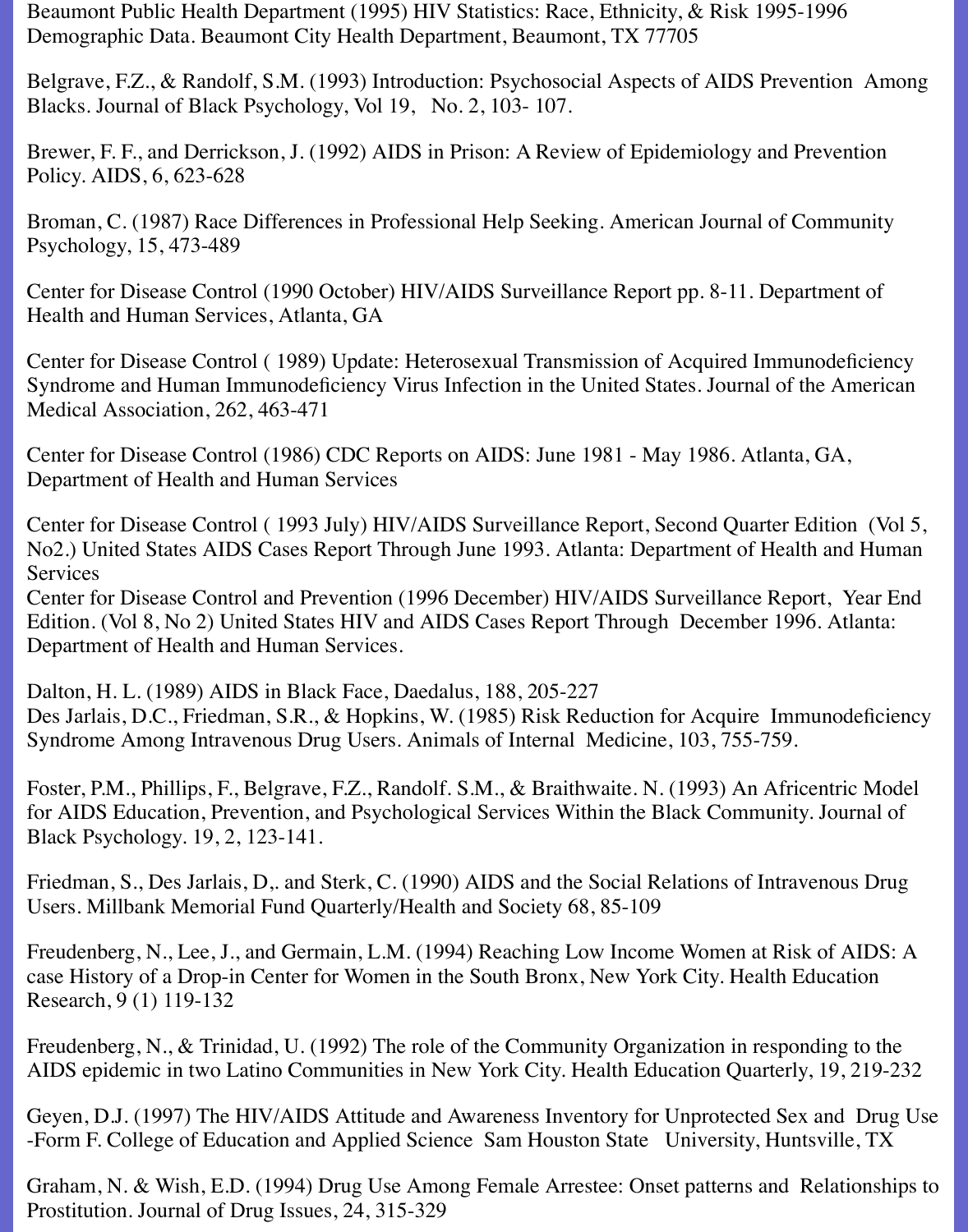Incard, L.D., Schilling, R.F., El-Bassel, N., and Young, D. (1992) Preventing AIDS Among Black Gay Men and Black Gay and Heterosexual Male Intravenous Drug Users. Social Work, 37, 5, 440-445

Inciardi, J. (1992) The War on Drugs II: The Continuing Epic of Herion, Cocaine, Crack, Crimes, AIDS, and Public Policy. Mountain View, Calif., Mayfield.

Jenkins, B., Lamar, V.L., Thompson-Crumble, J. (1993) AIDS Among Blacks: A Social Epidemic

Jue, S., & Kain, C.D. (ed.) (1989) Culturally Sensitive AIDS Counseling. No Longer Immune: A Counselorís Guide to AIDS Alexandria, VA, American Association for Counseling and Development Publishers

Kelly, J.A., St. Lawrence, J.S., Hood, H.V., & Brasefield, T.L. (1989). Behavioral Intervention to reduce AIDS risk activities. Journal of Consulting and Clinical Psychology 57, 60-67

Mays, V., & Cochran, S. (1988) Issues in the Perception of AIDS Risk and Risk Reduction Activities by Black and Hispanic/Latino Women. American Psychologist 43, 949-957

National Institutes of Health.(1997, February 11-13). Consensus Statement Online.

Peterson, J. L., & Marin, G. (1988) Issues in the Prevention of AIDS Among Black and Hispanic Men, American Psychologist, 43, 871-877.

Pettit, S. (1997) ed. The Women; Long on Risk Short on Real Data. Out Extra: A Consumer Guide to HIV Care. Summer, 4-48

Quimby, E. (1993) Obstacles to Reducing AIDS Among Blacks. Journal of Black Psychology. 19, 2, 215-222

Roadhs, D.L. (1983) A Longitudinal Study of Stress and Social Support Among Drug Abusers. International Journal of the Addiction. 18, 195-222

Selik, R.M., Castro, K.G., & Pappaioanou, M. (1988) Distribution of AIDS Causes by Racial/Ethnic Group and Exposure Category in the United States, June 1, 1981 - July 4, 1988. Morbidity and Mortality Weekly Reports, 37(ss-3) 1-3.

Singer, M. (1991) Confronting the AIDS Epidemic Among IV Drug Users: Does Ethnic Culture Matter? AIDS Education and Prevention, 3, 258-283

Sue, D.W. & Sue, D. (1990) Counseling the Culturally Different:Therory and Practice, 2nd ed. John Wiley & Sons: New York

Van Hoeven, K.H., Stoneburner, R.L., & Rooney, W.C. (1991) Drug use Among NYC Prison Inmates: A Demographic Study With Temporal Trends. International Journal of Addictions 26, 1089 - 1105

Weisfuse, I.B., Greenberg, B.L., Back, S.D., Makki, H.A., Thomos, P., Rooney, W.C., & Rautenberg, E.L. (1991) HIV - 1 Infection Among New York City Inmates. AIDS, 5, 1133-1138

Wingood, G. M., Hunter-Gamble, D., and Di Clemente, R.J. (1993) A Pilot Study of Sexual Communication and Negotiation Among Young Black Women: Implication for HIV Prevention. Journal of Black Psychology, Vol 19, No. 2, 190-203